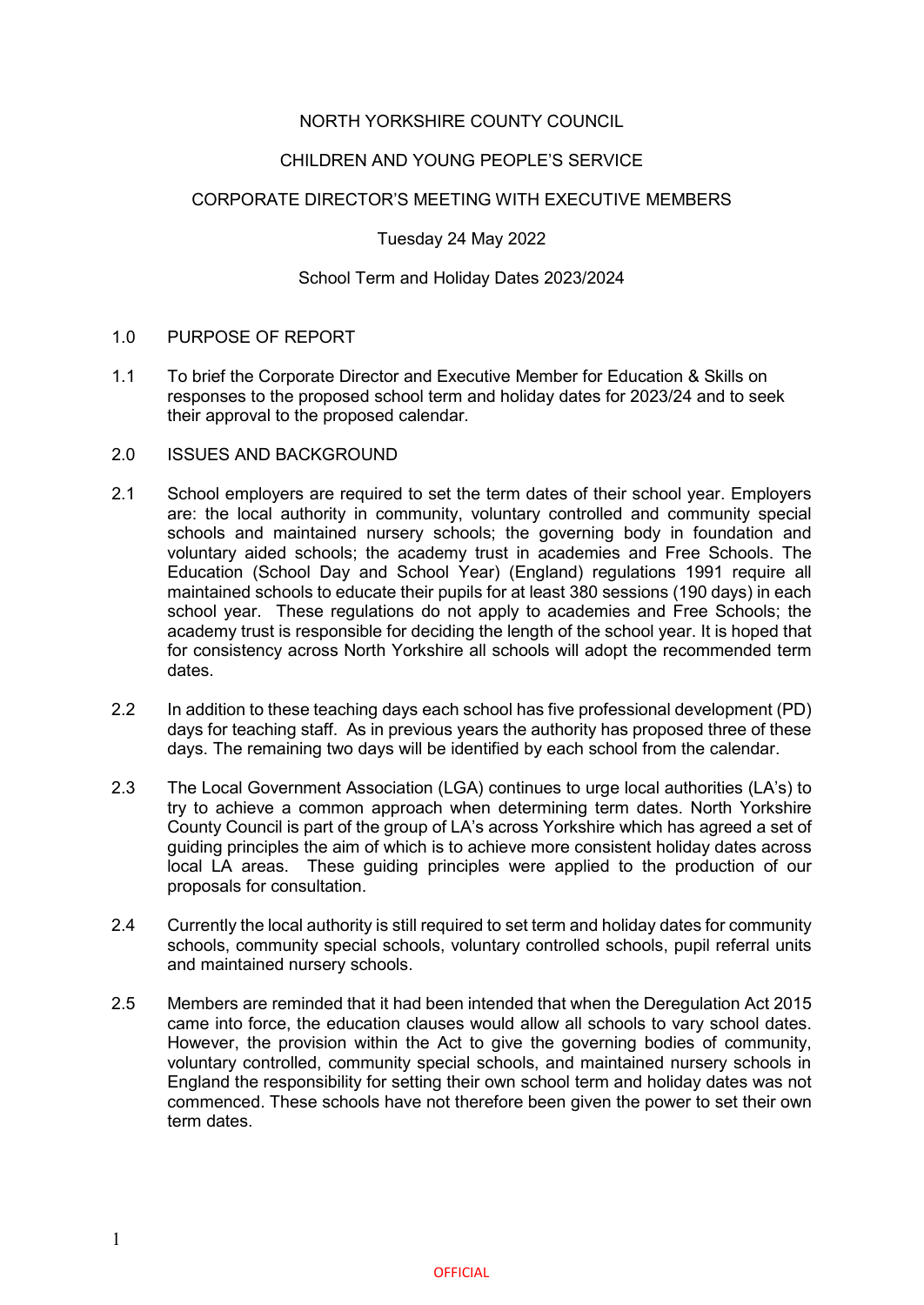## 3.0 FINANCIAL IMPLICATIONS

3.1 The authority continues to propose three professional development days. The purpose of this is to continue to achieve efficiency savings by rationalising transport across the county and to make life easier for parents who have children attending different schools. It also enables greater consistency in planning for services such as transport and school meals.

## 4.0 LEGAL IMPLICATIONS

4.1 As noted above at paragraph 2.1, the LA currently has a duty to set dates of terms and holidays for community, voluntary controlled, community special schools and maintained nursery schools under the Education Act 2002 Section 32.

## 5.0 CONSULTATION UNDERTAKEN AND RESPONSES

- 5.1 Following discussions with other LA's and based on our agreed guidelines, a single version of a draft calendar was produced which identified 190 days when teachers are available to work and three proposed professional development (PD) days. The headteacher of each school has the discretion to determine two further PD days from the calendar. A copy of the draft calendar is at Appendix 1.
- 5.2 The consultation to determine a school calendar for 2023/24 was launched on 2 February 2022 and closed on 09 March 2022. All maintained schools and academies, teachers' associations, trade unions and other local authorities across Yorkshire and the North East were consulted.
- 5.3 The authority received 11 online responses from the on line snap survey. These came from a mixture of both primary and secondary schools and responses from the NASUWT and NY Teachers Associations Consultative Panel.
- 5.4 There were no individual responses from teachers or comments from other authorities.
- 5.5 5 of the online respondents expressed their agreement with the proposed Calendar, 1 school only confirmed their training days and 2 responses suggested the proposed training days be an alternative day to Monday and consideration be given to the break down in the number of weeks per term. 2 schools suggested finishing at Christmas on 20 December as opposed to the suggested 22 December 2023.

## 6.0 ENVIRONMENTAL IMPACTS/BENEFITS

6.1 Many school buses and other vehicles provide a shared service to more than one school. One of the benefits of having three common PD days is that it enables transport to operate at optimum capacity and reduces the environmental impact.

## 7.0 REASONS FOR RECOMMENDATIONS

7.1 The draft calendar has taken account of consultation and feedback via both Schools and the draft calendar is broadly in line with proposals from our neighbouring LA's in which the majority of cross border pupils reside.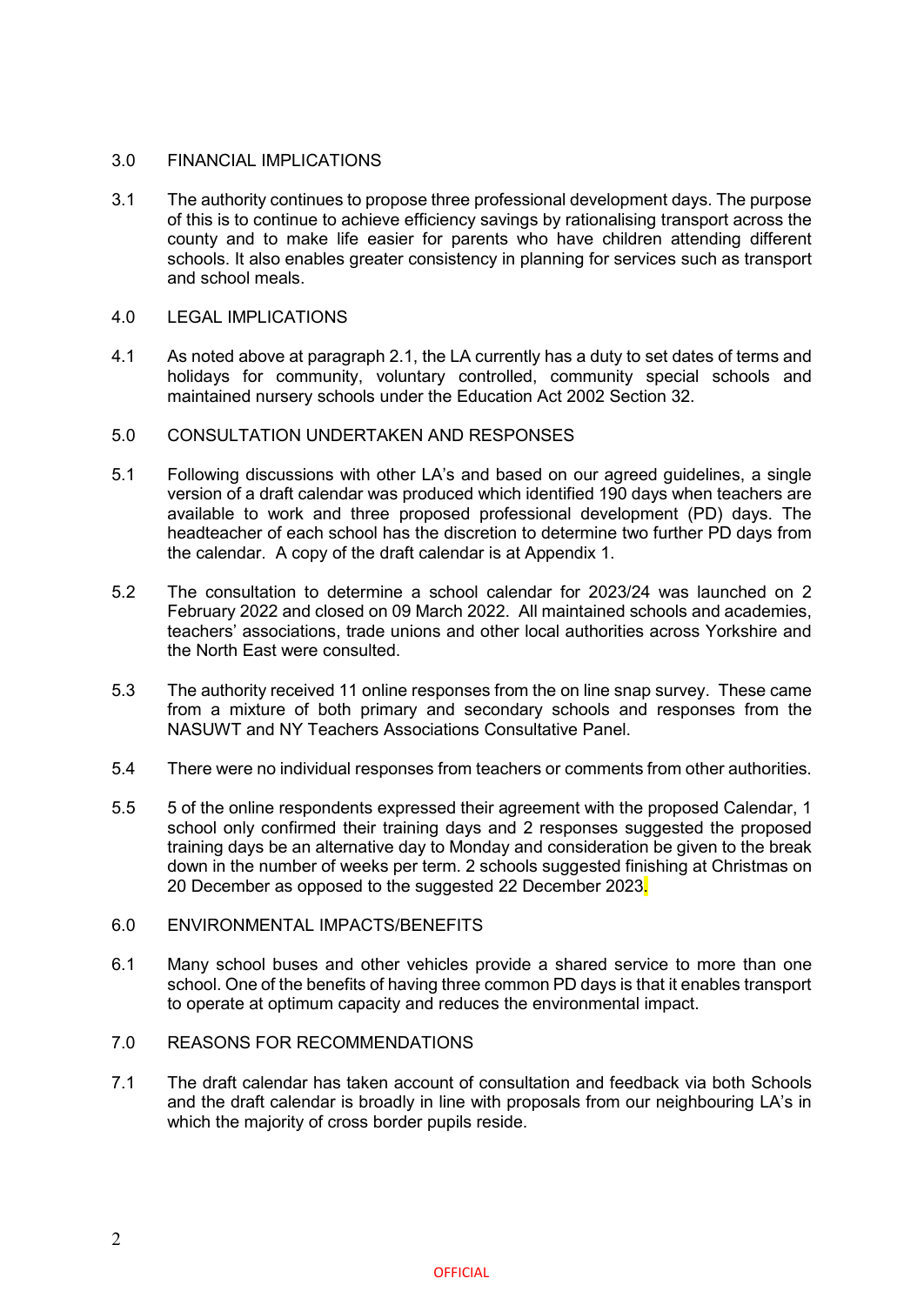## 8.0 RECOMMENDATION

8.1 That the term and holiday dates for community, voluntary controlled, community special schools and maintained nursery schools for 2023/24 ,as set out in the calendar identified at Appendix 1, be approved.

STUART CARLTON CORPORATE DIRECTOR – CHILDREN AND YOUNG PEOPLE'S SERVICE

Report prepared by Lisa Herdman Admissions and Transport Manager 10 May 2022

.